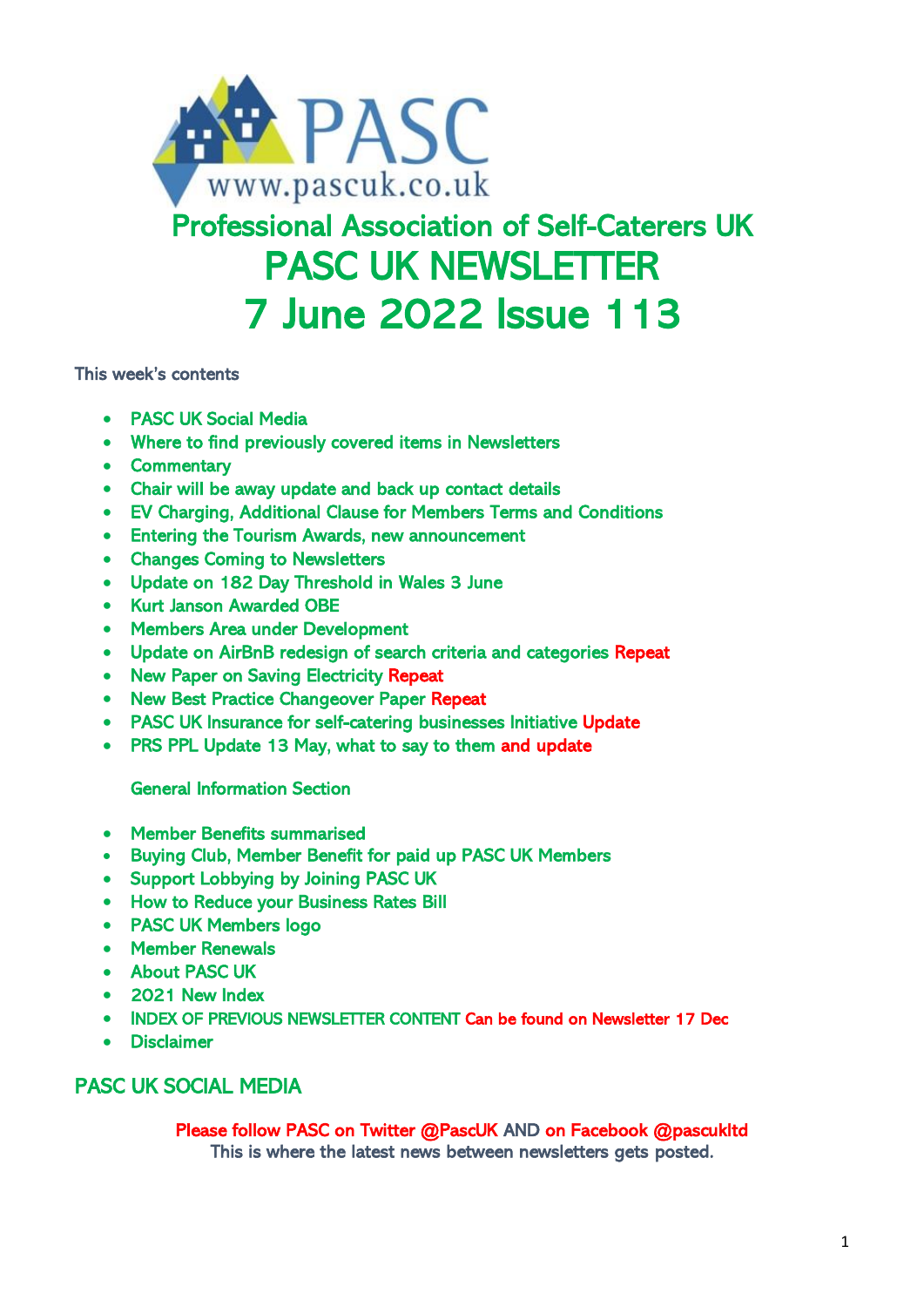# WHERE TO FIND ITEMS COVERED IN PREVIOUS NEWSLETTERS

The 2022 news items are now indexed at the bottom of the 17 December newsletter and can be downloaded from [www.pascuk.co.uk](http://www.pascuk.co.uk/)

# **COMMENTARY**

Just a brief note this week having been away for much the last week. I remain focussed on catching up with the emails that have come in whilst I am away and chasing progress in Wales with colleagues.

Two snap surveys for you all this week please. Each will take seconds to complete. The first is for all readers of the Newsletter to complete, and simply asks if your bookings from now until end of September are better, similar or worse than the equivalent period in 2019. Plus, by how much you have increased prices this year, if at all.

The link to the survey is here: <https://www.surveymonkey.co.uk/r/JQRFDTN>

The second snap survey is for Members with businesses in Wales. This is a single question survey, asking you what will be the impact of the 182 day ruling on your business.

The link to that survey is here: <https://www.surveymonkey.co.uk/r/JJCW58Z>

#### Both Surveys close at Midnight on Sunday 12<sup>th</sup> June. Thanks.

Another new paper is released this week, this time providing Members with legal terms to put in their Terms and Conditions regarding Electric Vehicle Charging onsite. This was much requested as a result of guests simply plugging in through the window, more on this below.

Last weeks paper with tips on saving electricity was launched this week and we have already had some good feedback on that with further suggestions coming in for a version 2.

We are close to releasing another set of papers for Members, this time covering Guest Communications, from point of booking to post departure. In parallel with this there will be a series of Members Webinars launched next week.

The shock waves in Wales continue after the Welsh Governments decision to implement the 182 Day threshold, and we continue to work hard to try and find ways to mitigate the impact of this. This newsletter will go out just as a Welsh Members Zoom meeting closes today, however there is an update on Wales below.

After all the delays from DCMS (the Government Dept primarily responsible for Tourism) we have been told that the Call for Evidence on Statutory Registration will be launched in June at some point. Once launched we would have 12 weeks to respond, so will be gathering feedback from Members and preparing Guidance Notes to help with your submissions on this.

We have left the PRS PPL note about what to say if they call you whilst we are in extended 'negotiations' with them. We have now secured a date for the next meeting which will be on the 1<sup>st</sup> July. We are working closely with the ASSC (Association of Scottish Self-Caterers) to prepare for that meeting.

Lots of positive comments about the piece on Airbnb last week and how to check your listings if you advertise with them, and may go some way to help those affected address this, we have left the notes in again below this week.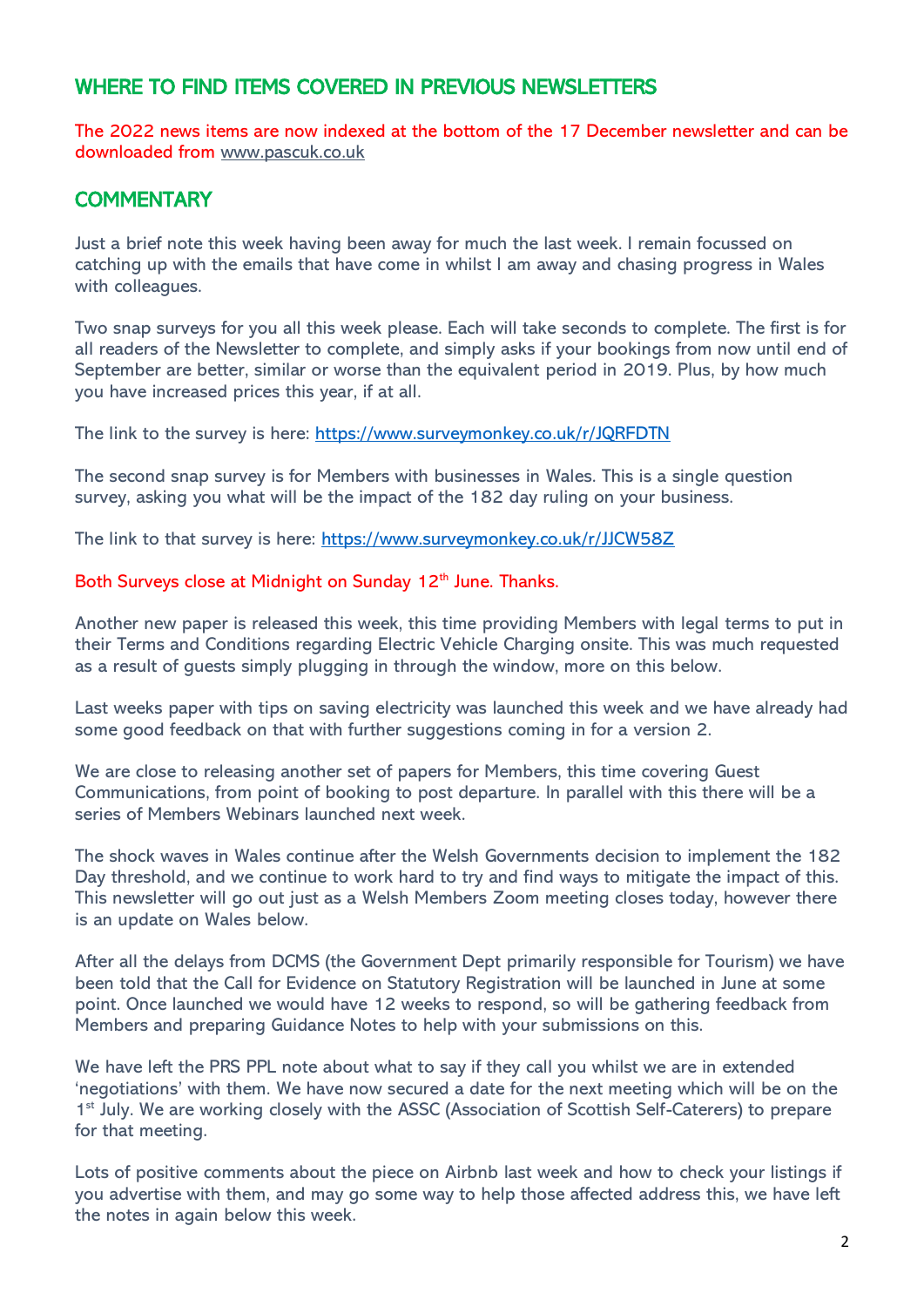Last but not least we have been working away behind the scenes collating all the feedback on self-catering insurance. This has turned into an epic task with literally hundreds of you reporting in on this subject. We are close to being able to send out the questionnaire to all the insurers, which will in turn inform the paper and populate the grid of which insurers will cover which aspect of our business. It will cover both single unit businesses and complexes. So keep the feedback and information coming in on this. Thanks.

## CHAIR WILL BE AWAY

I will be away for two days this week.

#### How Cover will work.

I will still get the emails and will respond as soon as I am able.

Our new team member, Justin Sutherland works 20 flexi hours per week for PASC UK. his email is [admin@pascuk.co.uk](mailto:admin@pascuk.co.uk) Justin will try at answer questions, but please be aware that he has only just started and has been 100% focussed on getting the Backoffice, invoicing and Members Area on the website built. Complex questions on Business Rates for example will have to await my return. Justin has a dedicated PASC UK phone, and the number is 07496 451424.

We also have back up for emergencies. Beth Bailey, who sis director of PASC UK as well as Chair of Premier Cottages will deal with these. Please send these emails to [admin@pascuk.co.uk](mailto:admin@pascuk.co.uk) and Justin will forward promptly.

I will be unavailable on these dates:

Wednesday 8<sup>th</sup> June Thursday 9<sup>th</sup> June

# EV CHARGING ADDITIONAL CLAUSE FOR TERMS AND CONDITIONS.

Following on from the recently updated EV (Electric Vehicle) Charging Paper we had numerous requests from Members about how to include the do's and don'ts of EV Charging in our Terms and Conditions. Particularly with reference to when guests charge their vehicles via a window to a normal 13-amp plug. This really isn't acceptable or safe as covered in the EV Charging Paper, available here:<https://www.pascuk.co.uk/reports/>

This short paper was commissioned through our solicitors, as it provides a clause for your T's and C's and is therefore a Members only paper.

It comes in two parts, Guidance Notes on how to select which parts of the T's and C's to use, and then the example Terms to use depending upon your circumstances. This covers all options from having EV chargers to not having EV chargers.

We also suggest that you make your rules about EV charging clear in guest communications and on your website as well.

You can get a copy by sending an email to [admin@pascuk.co.uk](mailto:admin@pascuk.co.uk) and Justin will send you a copy. Please put your Membership Name in the body of the email.

### ENTERING THE TOURISM AWARDS, NEW ANNOUNCEMENT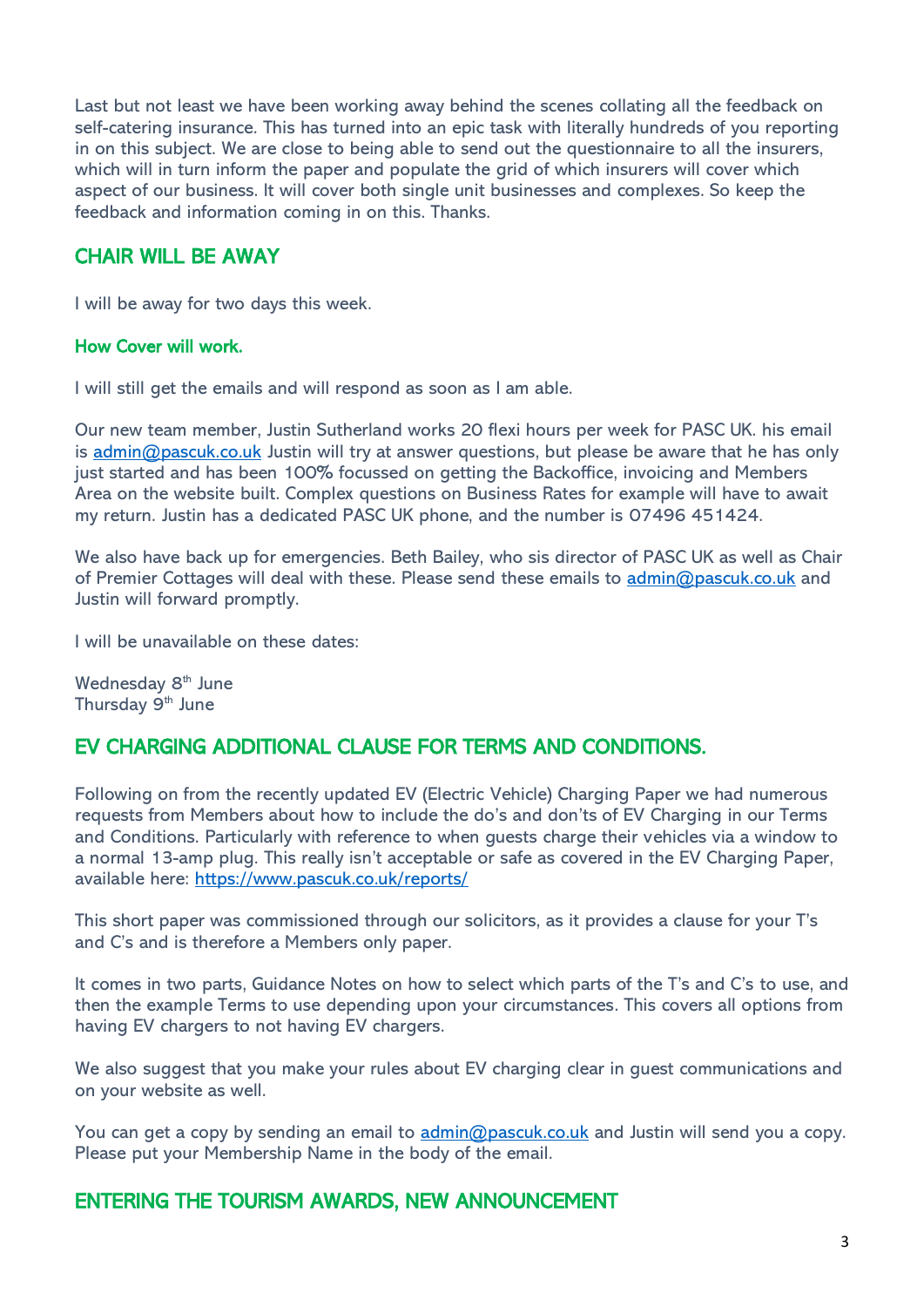Recently PASC UK held a Webinar on how to enter the various Tourism Awards around the country. Why enter, how to enter and top tips. The Webinar was recorded and is available to all at<https://www.pascuk.co.uk/webinars/> This has generated a flurry of interest and questions, and large numbers of PASC UK Members have been award winners this year.

For those that want to go one step further and increase their chances of success an new initative has been launched by Hoe Grange Holidays, a long-standing PASC UK Member and multiple award winner in their own right.



David and Felicity Brown, Owners of the award-winning Hoe Grange Holidays.

Here are the details…

- Ever wondered why the same businesses win awards time after time?
- Do you think it's not worth bothering because they always win?
- Do you want to enter, but don't know where to start?
- Have you seen places similar to yours winning?
- Do you want to know how they do it?
- Learn the secrets from the experts.

Hoe Grange Holidays have won over 30 national and regional awards including 6 Visit England Awards for Excellence (2 on one night!), Rural Business Awards, The Catey Awards and the British Farming Awards.

In partnership with SuperControl, we are now pleased to share our extensive knowledge in "Going for Gold, how to create an outstanding awards application."

An 8-module e-learning platform that covers everything from:

- reviewing your business to identify the outstanding qualities
- choosing the correct award and category
- what to include on your application
- how to make it shine!
- The evidence needed to support your claims
- What the judges are looking for
- And making the most of the lasting legacy

The cost of the course is £75.00+ VAT for the early birds, going up to £100.00+ VAT on 13 June.

Learn more here and start your Awards journey now!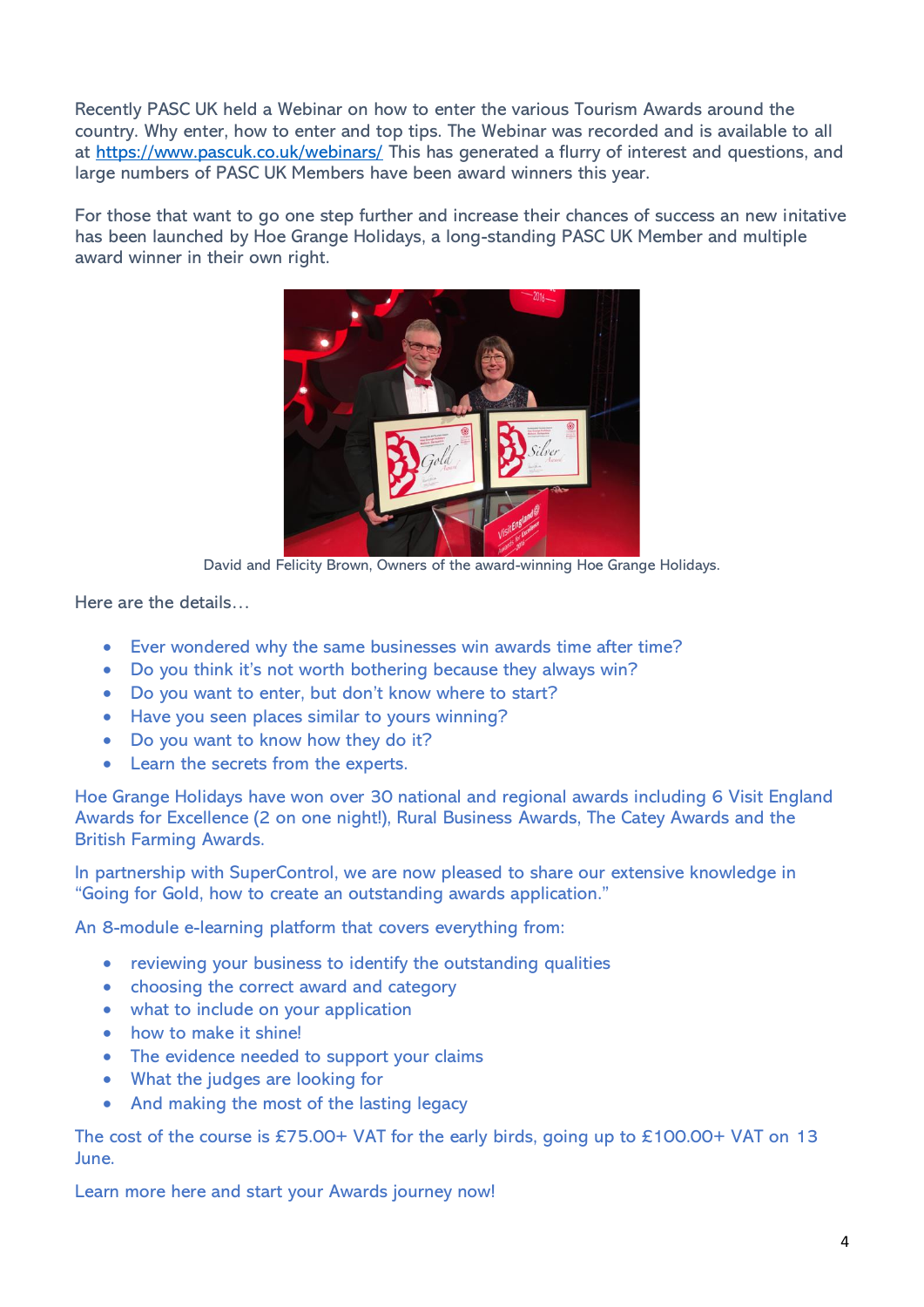# CHANGES COMING TO NEWSLETTERS

The reasons that Newsletters came out on a Friday were twofold, one that during Covid the Govt announcements were mostly made around Friday lunchtimes, and that it also gave us an opportunity to gather all the weeks news and send out in one go.

Thankfully restrictions are behind us and there are no changes to the rules or interpretation of the rules every Friday.

We have therefore changed the delivery day of the Newsletters to Tuesdays.

The new date will take effect from today, Tuesday  $7<sup>th</sup>$  June.

We will also be reviewing how often the Newsletter comes out and will do a survey of Members on this shortly.

We will also be changing the format as part of building the Members area so that you get an email with a list of short headings and click through to find out more information on items of interest to you. This last point requires the Members Area to be completed so is not imminent, just sharing future developments with you.

### UPDATE ON 182 DAY THREHOLD IN WALES 3 JUNE UPDATE

We have had much in the way of contact with the Welsh Government and Officials since the announcement. They are yet to respond to our reactions to the introduction of the 182-day threshold, and we have not received any responses on questions on how this will be implemented.

We have been working with both the WTA and UKH Cymru to pressure the Welsh Government into setting up the meetings, as they said they would to try and mitigate the worst effects of this change.

As this newsletter is being distributed, we will be having a PASC UK Welsh Members meeting to discuss where we are and run through some of the exemptions that we are requesting. It is worth repeating that in Rebecca Evans MS and Minister for Finance and Local Government's statement it does say the following…

The Welsh Government recognises that some self-catering properties are restricted by planning conditions preventing permanent occupation as someone's main residence. The Council Tax (Exceptions to Higher Amounts) (Wales) Regulations 2015 provide for an exception from a council tax premium for properties restricted by a planning condition preventing occupation for a continuous period of at least 28 days in any one-year period. In light of the changes we are introducing to the letting criteria, I am also exploring whether further amendments to these regulations are necessary in advance of the changes taking practical effect.

This does give some hope to the repeated statements from the Welsh Government and Officials that they would look at agreeing exemptions to mitigate the worst effects of this change on businesses. Many of you have sent in suggestions about what kind of exemptions should be considered, as of today, this is the list. We have kept each suggestion as short as possible as if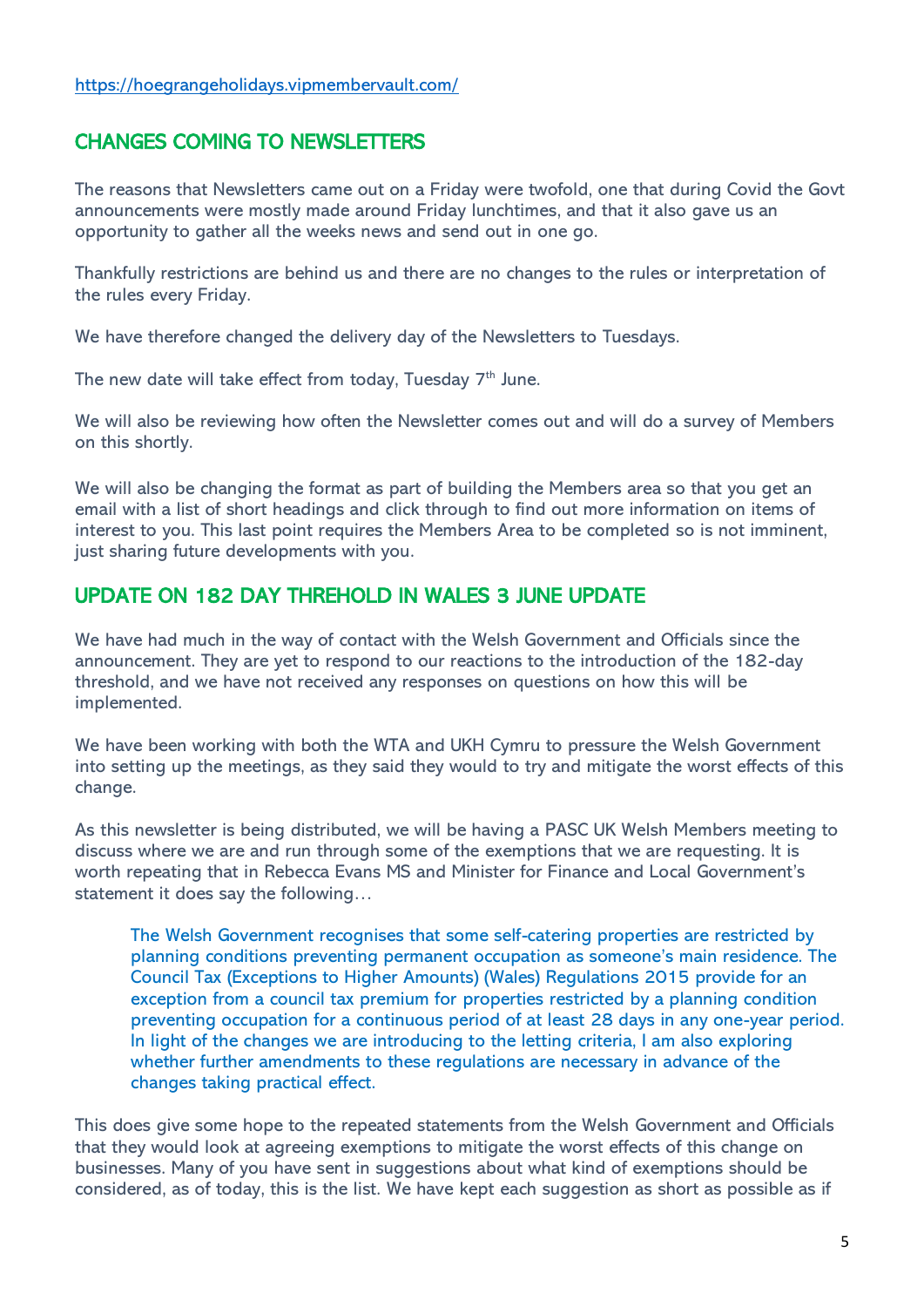the list is too long or two wordy it will not get the attention it needs, rather like an overlong CV. So, we do need to end up with a short, concise document.

Please feel free to send in comments, or ways in which suggestions might be consolidated, or better worded. We will most likely need a final list for next week so there is some real urgency on this.

#### Key ask !!!

That this does not start from April 2022. We need some kind of transition period and it should not look back retrospectively.

Exemptions for (We need to agree priority order and where these might be merged)

1/ Properties that are limited by planning permission to only be short term commercial lets

2/ Properties that lie within the curtilage of an owner's primary residence

3/ Owners who have multiple units on one site, (e.g. a holiday cottage complex) are able to average occupancy across the units.

4/ Farm diversification businesses

5/ Where the units are not housing stock withdrawn from the market but can be proved through recorded planning and building control that they have been created from derelict agricultural buildings.

6/ Exemptions for cottage businesses that are in effect "small resorts" or complexes. Sites that have multiple units on site owned by the same person, where facilities are provided for and shared by those staying on site. For example, if have pools and games rooms, gyms, a play area, coffee shops. The practicalities (or even the ability) to actually split a business where some cottages would meet the new 182-day criteria and others wouldn't, would be basically impossible.

7/ Where the property is run by a charity

8/ Weeks given by owners to raise money for charities should count towards days let, max two weeks per year (Either for Charitable status or Not for Profit).

9/ Where the accommodation is a supplementary part of a bigger business, events, weddings etc.

10/ If your short-let business is VAT rated

11/ Formal review of 182 days if Wales officially goes into recession.

12/ Pandemics or forced local closure

13/ Period of grace for new business entrants who would not get to 182 days in the first crucial years

#### Dispensations/pro rata reduction in 182 Days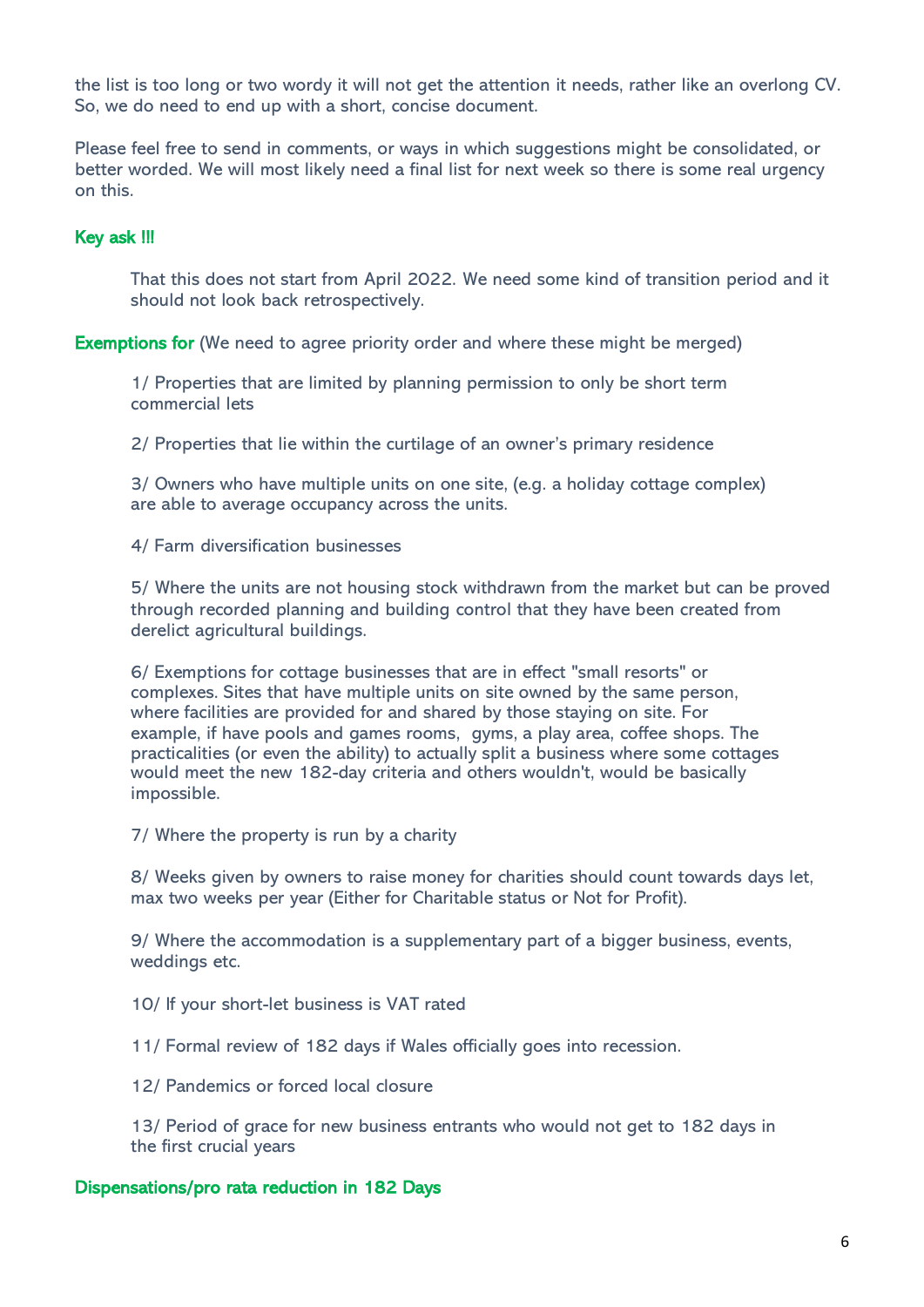1/ An exemption on dates taken up carrying out repairs and refurbishment

2/ An exemption on dates taken up carrying out property improvements

3/ An exemption on dates taken up because of closure due to ill-health or caring responsibilities

#### Some key questions

1/How will days actually be calculated, (e.g. late cancellations)

2/ What is a commercial rate for letting a property?

3/ Refuse collection payable if on Business Rates, what happens if Business forced back onto Council Tax?

4/ What happens when an owner has 7 units on one Rateable Value, does this merge to one property on Council Tax rating or is it x 7?

5/ What will happen to pop up businesses? These might be glamping units. How will these be rated?

6/ What will happen to all the properties that the Councils don't know about? All the 'casual' Airbnb listings for example.

#### Finally

We need an appeal process against 182 days in exceptional circumstances.

We welcome further suggestions and these should be sent to [chair@pascuk.co.uk.](mailto:chair@pascuk.co.uk)

We have already requested meetings to get started on this so that we can try and shape both the FAQ's and Guidance Notes from the Welsh Government and get the exemptions included.

There will be another Wales Members Meeting and as soon as we have a date for this we will send out a separate newsletter to Welsh Member.

### KURT JANSON AWARDED OBE IN JUBILEE HONOURS LIST



We are sure that you will all join with us in congratulating Kurt Janson who was awarded an OBE in the Jubilee Honours List. Kurt has been a key part of PASC UK since its formation and without doubt has been our most able and vociferous supporter throughout the last two years. PASC UK awarded Kurt the 'Outstanding Contribution" award earlier this year.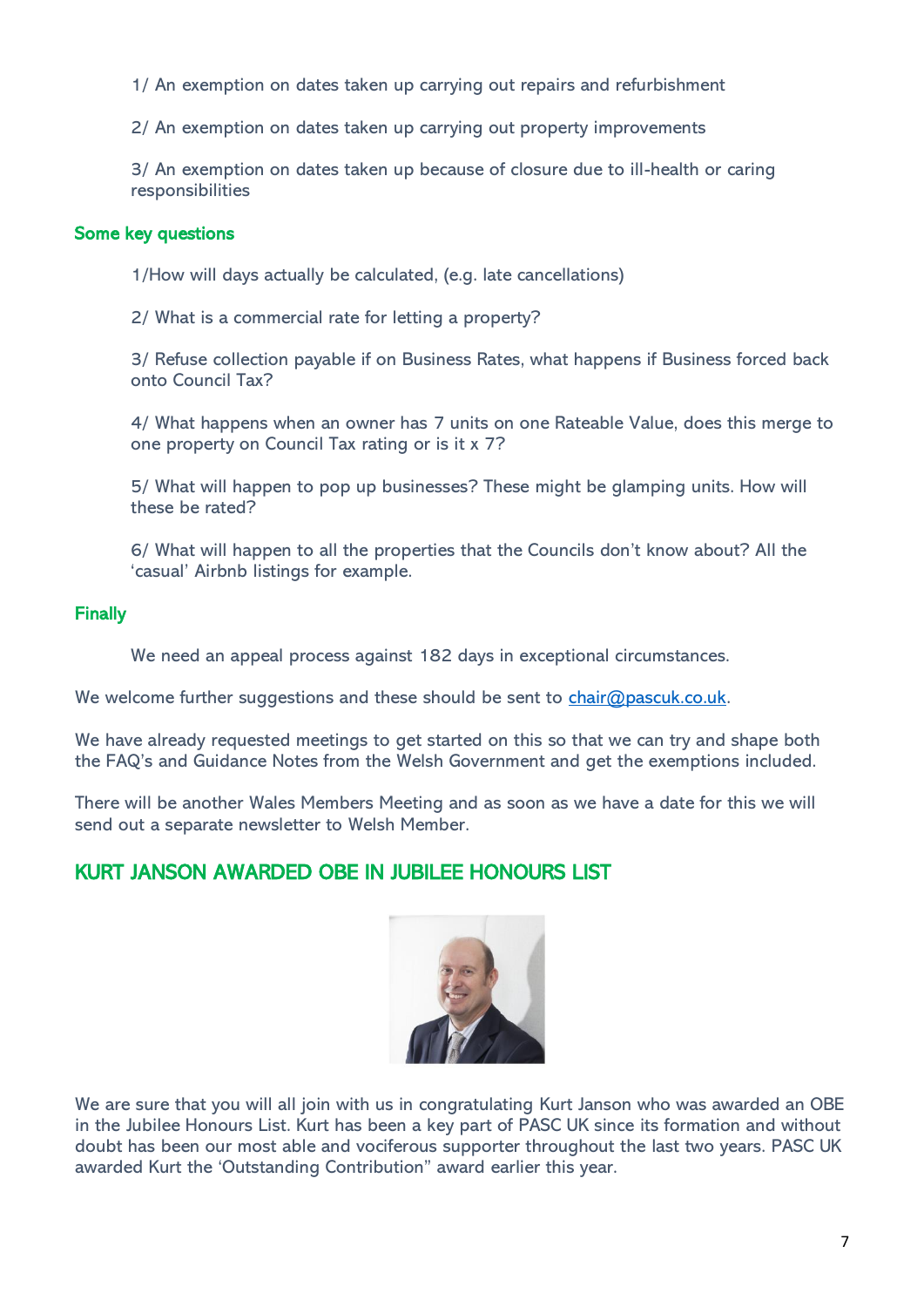Kurt is also the author of the Pink Book, and we are already planning an update of that publication for 2023. Well done and richly deserved.

## MEMBERS AREA UNDER DEVELOPMENT

Now that we have additional resource and Justin has completed the invoicing and accounting elements of the back office, works starts on creating the Members only area of the website.

This could take a couple of months, but we are looking for it to include the following.

#### Members Profile

Here you will be able to do the following:

- Update your details
- Check your Membership
- Download the PASC UK Logo
- Download personalised Membership Certificates

#### Booking area

Here you will be able to do the following:

- Book 1-1 Meetings with the Chair
- Book into Members only Meetings
- Book into Members only Webinars

When booking in you will automatically get the link to these sessions.

#### Download Area

Here you will be able to access the following:

- Members only reports
- Members only legal documents
- Business Rates Documents
- Cookie and Privacy Policies

(This is more complex than just a download facility, as we need to track which docs which Members have, so that especially in the case of legal documents, when anything changes we can automate the process of sending updated versions).

The above is Phase 1. Phase 2 will add more including self-catering frequently asked questions (FAQ'S). Our ambition here is to have the moist comprehensive set of FAQ's on self-catering available anywhere, with a search function, so that Members can access it at any time of the day or night.

There is nothing of note in the Members area at the moment, it will all be hidden until such time as it has been tested and ready for launch, so bear with us and we will keep you updated as to progress.

### UPDATE ON AIRBNB REDESIGN OF SEARCH CRITERIA AND CATEGORIES REPEAT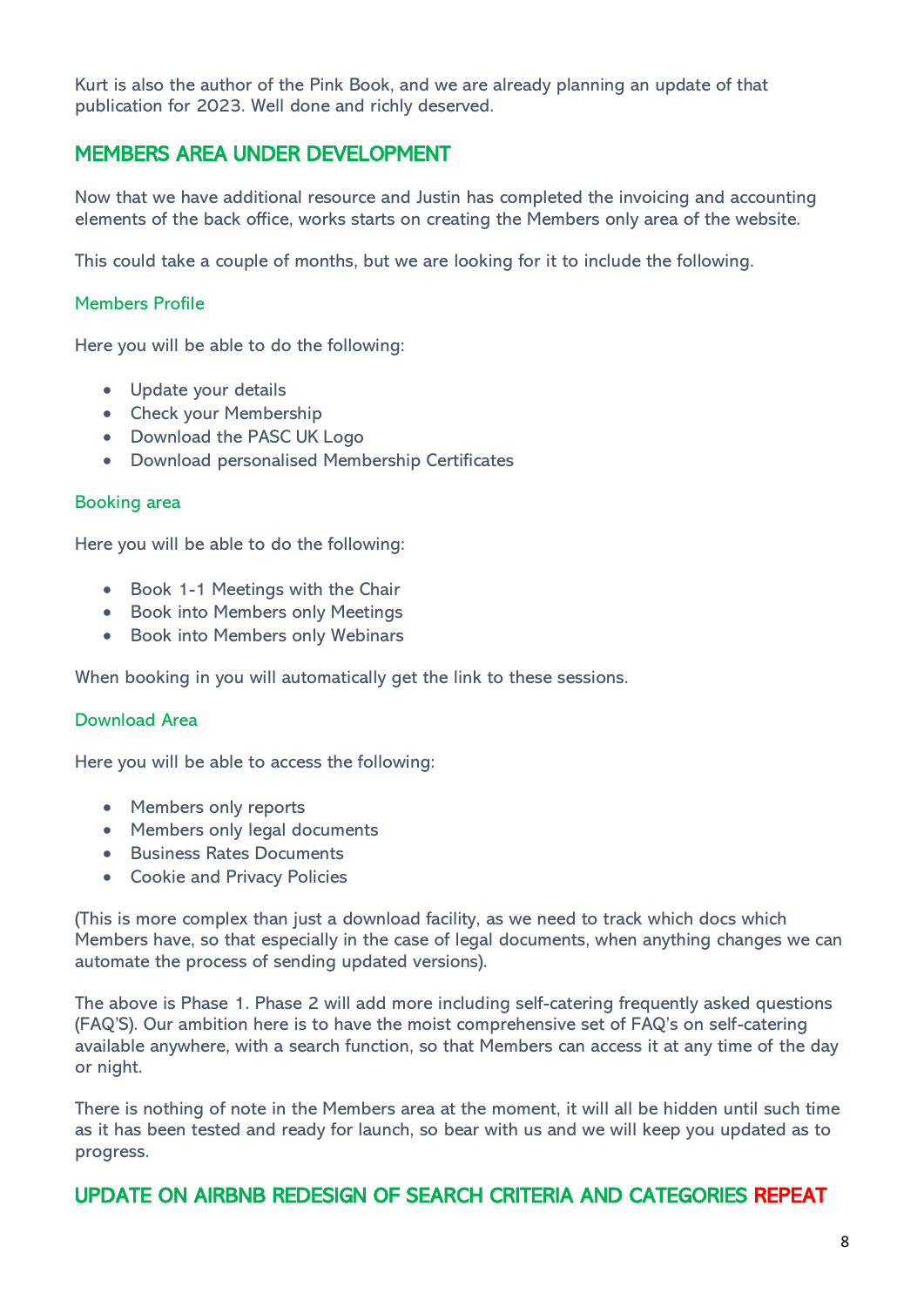Airbnb has recently launched a redesign of the platform, which brings in fundamental and radical changes to the way the search for properties works.

AirBnB will have extensive research into this change and are won't have implemented it lightly, however, and technical change of this scale launched over the millions of properties was unlikely to be error free.

There will doubtless be updates from AirBnB as tweaks are made and we would recommend that owners that use AirBnB for any proportion of their bookings also join groups on Facebook like Airbnb Hosts UK, Airbnb Hosts UK Chat Group, Holiday Let Owners Help & Chat and Hospitality Community. Important note, always check info provided by contributors on these sites, some are brilliant, but some advice seen, especially on legal, tax and health and safety doesn't aways bear scrutiny. Members should also refer questions to PASC UK.

This has had a mixed greeting with some welcoming it and some, particularly owners, unhappy with the way changes have been implemented. We are grateful to the Member who has provided the piece below to explain the changes, impact and what those of you on AirBnB need to do to ensure business as usual.

The Key lesson here if you are listed on AirBnB, is go onto the site as a guest, and do searches that you might expect would include your property in the results. If you find that your property is not displaying in any of the ways described below, you show follow the suggestions below.

A new algorithm has been implemented. There is a new category system, which is algorithm driven. This uses, amongst other things, photographs to automatically categorise properties. Properties may be listed with photographs not chosen by hosts as the cover photo. The search results display has been overhauled, with search results no longer displaying host-curated property titles or review numbers.

This has taken place without Airbnb hosts receiving any warning or briefing and AirBnB customer support agents do not appear to have been briefed on these changes.

As a consequence, AirBnB hosts are reporting sudden major falls in property page views, and few or no bookings. Here are a few of the issues arising:

- Some properties are no longer appearing on AirBnB maps at all. There are towns where many of the properties in the town have vanished. AirBnB is reporting 'low availability' for dates such as shoulder (autumn), when one would expect to see great availability
- Some properties are no longer appearing in the correct location on AirBnB maps. Properties have sometimes been relocated to other nearby towns, or even across the country (from Hampshire to Norfolk, for example)
- Host-curated titles have vanished from search results, to be replaced by generic, computer allocated titles of the form [property type] in [county] or [property type] in [town]. Examples would be 'home in Kent' for a cottage in Margate, or 'home in Cornwall' for a flat in St Ives.
- Many properties are missing from the new categories. e.g. a bed and breakfast not listed under bed and breakfast, or a first-line seafront property not being listed under seafront properties. The historical homes category only allows properties in France. Most properties are not in any category.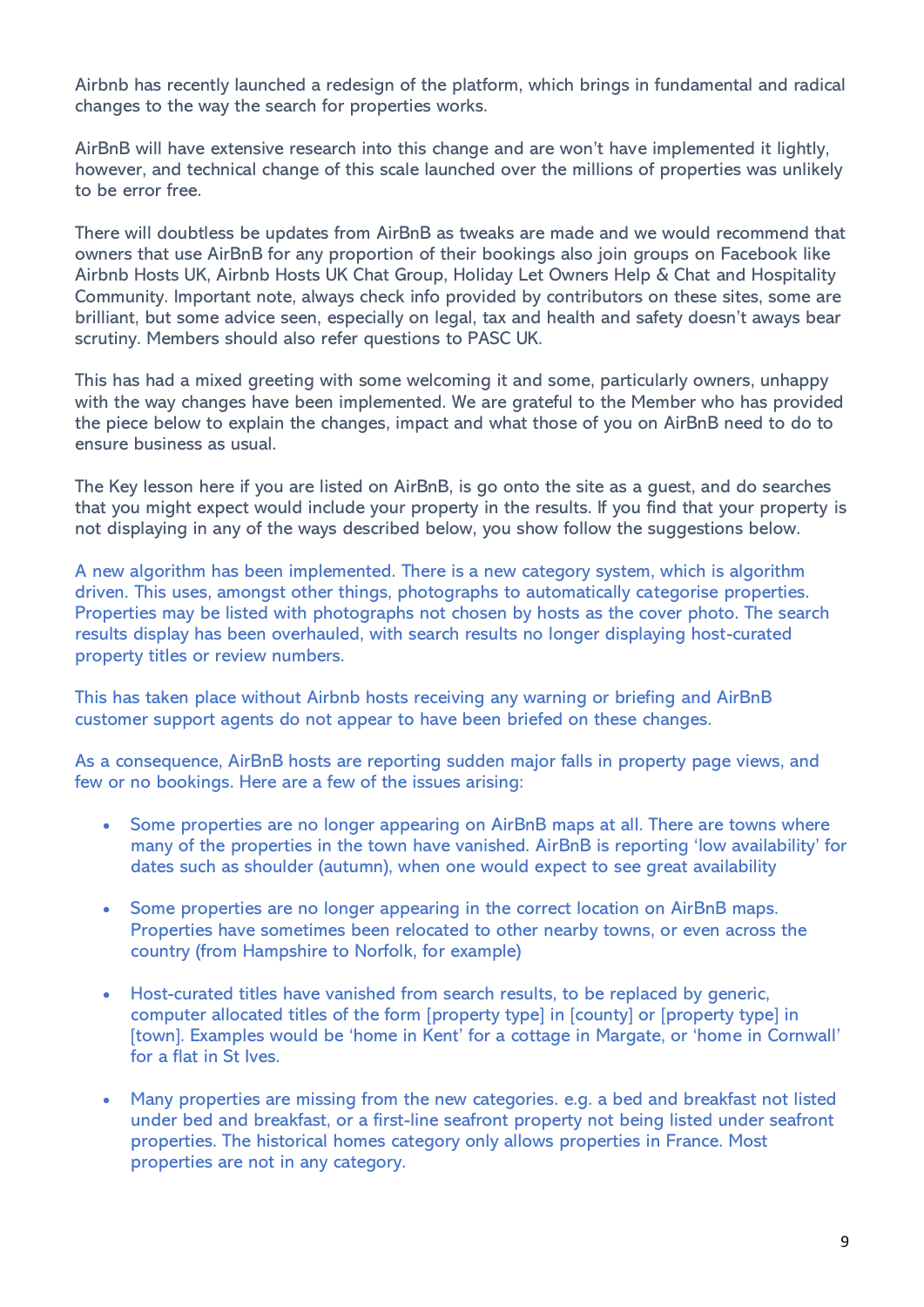Some properties are listed in completely inappropriate categories e.g. a property listed as both in 'earth home' and 'farm stay' categories which is neither - it is a converted stone barn. A property listed as having an 'amazing pool', which has no such thing (it's a village pond, off-site). Property in England listed in the 'ski-in, ski out' category. The potential for confusion among guests is immense.

We advise AirBnB hosts to review their listings and take the following steps.

Things you cannot do, as a host:

- You cannot currently change your category or add your property to a category
- You cannot revert your property title within search results to your host-curated title

Things you can and should do now:

- First, go onto the AirBnB site as a guest i.e. switch to travelling mode. This is important. You need to see what guests see, not what hosts see.
- Try searching for properties in your area, using dates that you know to be available.
- Check that your property appears on the map, for dates that you know to be available.
- Check that your property is in the correct location on the map. If not, contact customer support.
- Check your property title on the search results page (NOT on the individual property page). If it shows <county> rather than <village> or <town>, you may want to get that changed. Contact customer support to do this - it cannot be done by hosts on the Airbnb website. You will need to provide full information about your location, including decimal GPS coordinates. They will provide you with a form to do so.
- Check the property type in your new computer-generated property title. If you feel this is incorrect, or could be improved, you can change this in the property type settings, but the options are fairly limited.
- Check to see whether your property appears in any of the new categories displayed across the top of the home page. This is laborious, as you need to check each category individually. You probably need to check inappropriate as well as appropriate categories, owing to the volume of incorrectly categorised properties. If you find your property in a completely inappropriate category, contact customer support. While you cannot change category or add a category, one assumes Airbnb would delete any category entries found to be completely inappropriate e.g. ski-in, ski-out in Cornwall. Note that many (probably most) properties will not be in any category.
- If you have some spare time, have a look at other aspects of searching from the home page, such as date options, or the categories, or check out other properties you know to be local to you. If you are a historical home e.g. a listed building, it's worth checking the contents of that category.
- Go back to host mode, and then check your Views (under Insights). Are these stable since last month, or have they dropped significantly since the redesign (announced 11th May)?
- Once you have reviewed the impact on your potential guests and your business, and perhaps other properties around you, you may wish to complain to Airbnb. Use the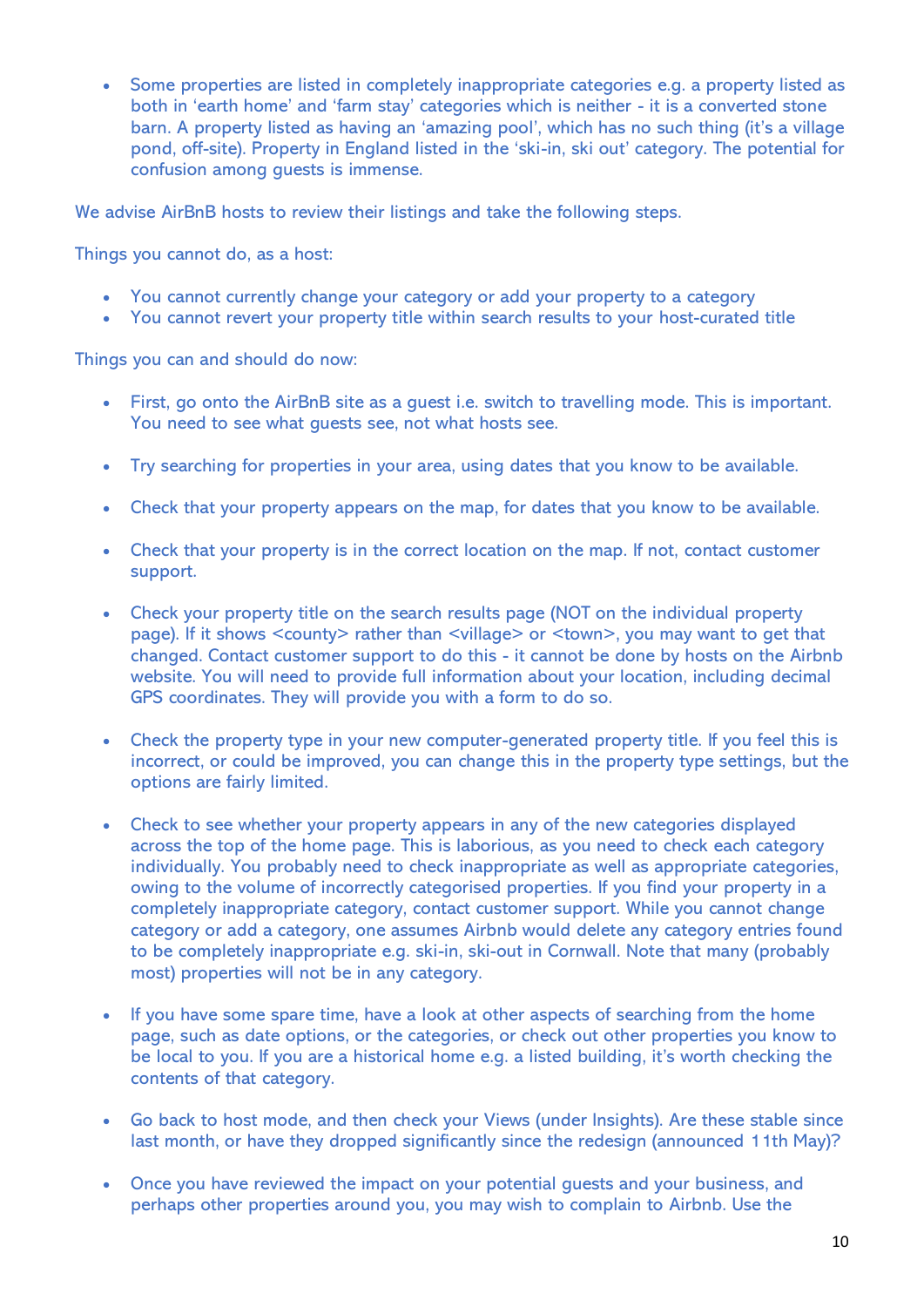Feedback facility. The more complaints they receive, the more likely it will be that corrective action will be taken.

Then, looking to the future:

- Review your property listing photos and text. Consider adding photos and captions and including more keywords in your text. There is some advice from Airbnb on this.
- Encourage your guests to write more detailed reviews, with more specifics e.g. about particular aspects of your property.
- If you find yourself impacted by the changes, perhaps consider listing on other OTA platforms, and/or setting up your own website, if you are not already doing so.

### REMINDER: NEW PAPER ON SAVING ELECTRICITY

This paper has been researched and put together by Justin and we hope that it will serve as an aide memoir in useful tips on how to stop wasting energy. It is available to all readers of the Newsletter.

The paper can be found here:<https://www.pascuk.co.uk/reports/>

There is no reason at all that this cannot be a 'work in progress', and any tips that Members feel can be added. If you have any tips for this, send directly to Justin at [admin@pascuk.co.uk](mailto:admin@pascuk.co.uk)

# NEW BEST PRACTICE CHANGEOVER PAPER REPEAT

We have had lots of requests for an update to the Cleaning Protocols, now that restrictions have been lifted, to cover the much-changed environment. These are often around returning cushions, books etc.

The PASC UK position remains that Covid is still out there and that we need to be mindful of that, but a practical reassessment of the cleaning protocols is appropriate. Having some Association Best Practice Guidelines on how you manage your cleaning will be a reassurance to many guests. We still feature to our guests the robustness of our cleaning regime and it goes down really well. Ultimately cleanliness is the most important measure in our sector and getting it right is vital.

We have kept this a short and readable document, and have included what you should be looking at as regards fire risk during each changeover. So a 'Best Practice' changeover paper.

This is free to all to down load and can be found on the Reports page at: <https://www.pascuk.co.uk/reports/>

PASC UK INSURANCE FOR SELF-CATERING BUSINESSES INITIATIVE

# CALL FOR EVIDENCE CALL FOR EVIDENCE CALL FOR EVIDENCE

Urgently required:

• A good contact at the NFU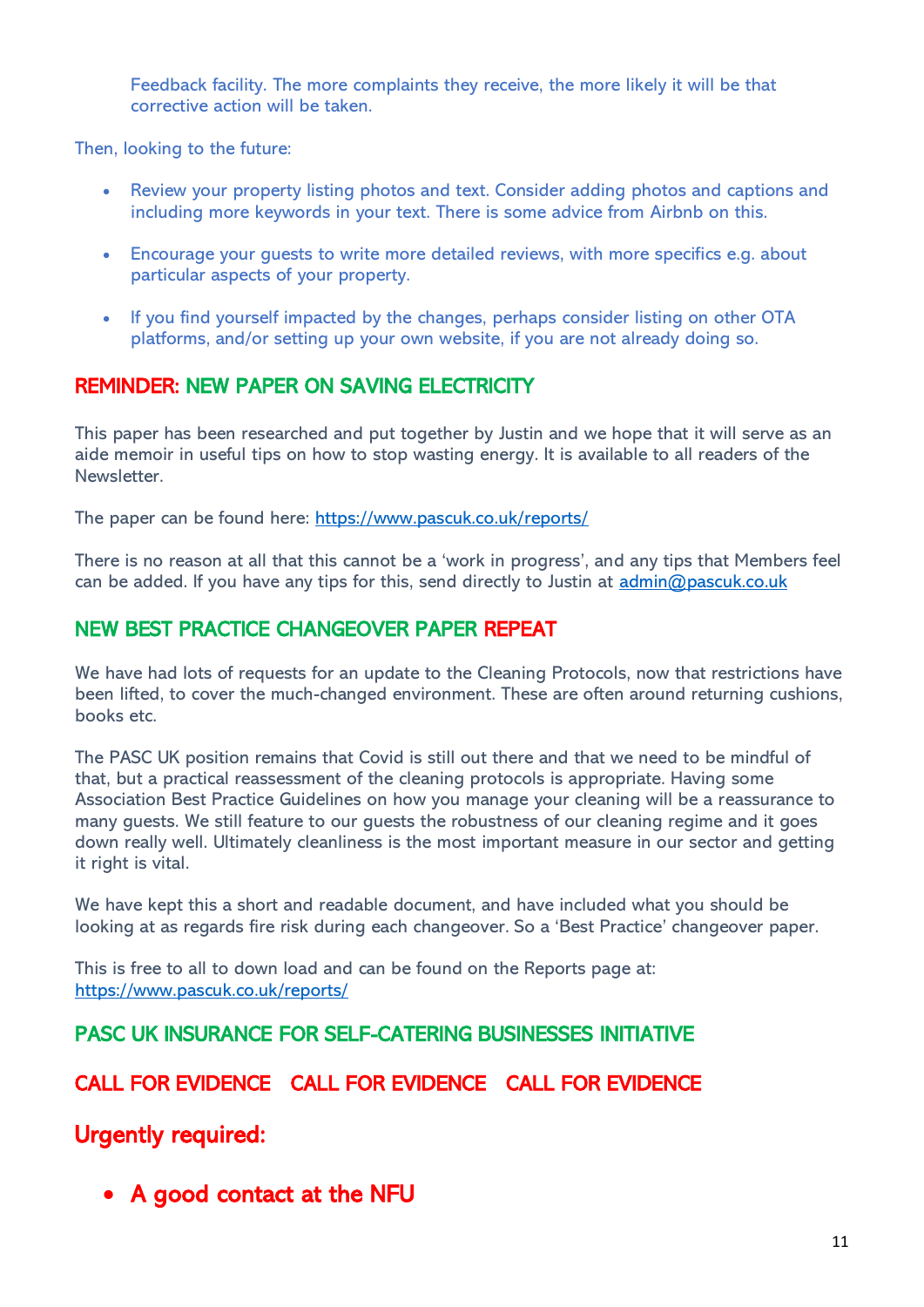- Any recommendations of insurance companies to be included plus contact details
- Any problems on particular elements of cover

Also, we recently added Lychetts to our list of possible insurance providers. They have asked to be temporarily taken off the list as they did not feel that they were currently able to offer competitive cover. That's a great shame as they had been able to provide bespoke cover to several Members. We will let you know when they re-enter the market.

The Background:

Due to the numbers of calls and emails over the last few months about holiday let insurance, PASC UK is going to undertake a piece of work to try and create an insurance report. The objective of this report is to save you time when seeking cover for your business.

An increasing number of insurers are refusing cover for some items, or refusing cover entirely to Members, often at the very last minute, and three times in the last three weeks we have been trying to help Members find last-minute (and expensive) alternatives.

Things that are causing the most headaches are swimming pools, hot tubs, annexes, thatched properties, ponds, play areas, playrooms, animals on site and more.

We are looking to create a grid, with all the relevant insurers down one side and across the top, all these kinds of headings to show if the insurers cover them or not.

This will save you time when looking for competitive quotes and we will use the grid to pressure insurers to 'tick more boxes'.

We will be asking them for evidence in why, suddenly, they are introducing further exclusions.

Please can you submit any information that you have that would help us in the preparation of this paper, can be good or bad experiences with insurers. If you have any thoughts on this, or have any contributions or experiences of any kind, please let us know by sending an email to [chair@pascuk.co.uk](mailto:chair@pascuk.co.uk) with Insurance Paper in the subject line. Thanks.

# PRS PPL UPDATE 20 MAY WHAT TO SAY TO THEM AND UPDATE

We are continuing to try and resolve the on-going situation with PRS PPL. We are doing this with the ASSC (Association of Scotland's Self Caterers) as their Members are equally affected. We finally have had a response from them to propose dates for the next meetings. These dates will have been provided to them by the time you read this. Update, the next meeting has been arranged for the 1<sup>st</sup> July. We will be preparing for this meeting in conjunction with the ASSC.

We have been in professional courteous dialogue with PRS PPL for over a year now and have considerably upped the tone and tempo of our approaches to them. Our business has refused to pay the Licence fee, on the grounds that we do not have a hotel or guest house and cannot work out if the invoice is correct. We have now been sent the 50% no payment surcharge in addition. We have no intention of paying that either. We have asked where, in law, it is possible to charge anyone a 50% late payment surcharge? When we have an answer we will of course let you know.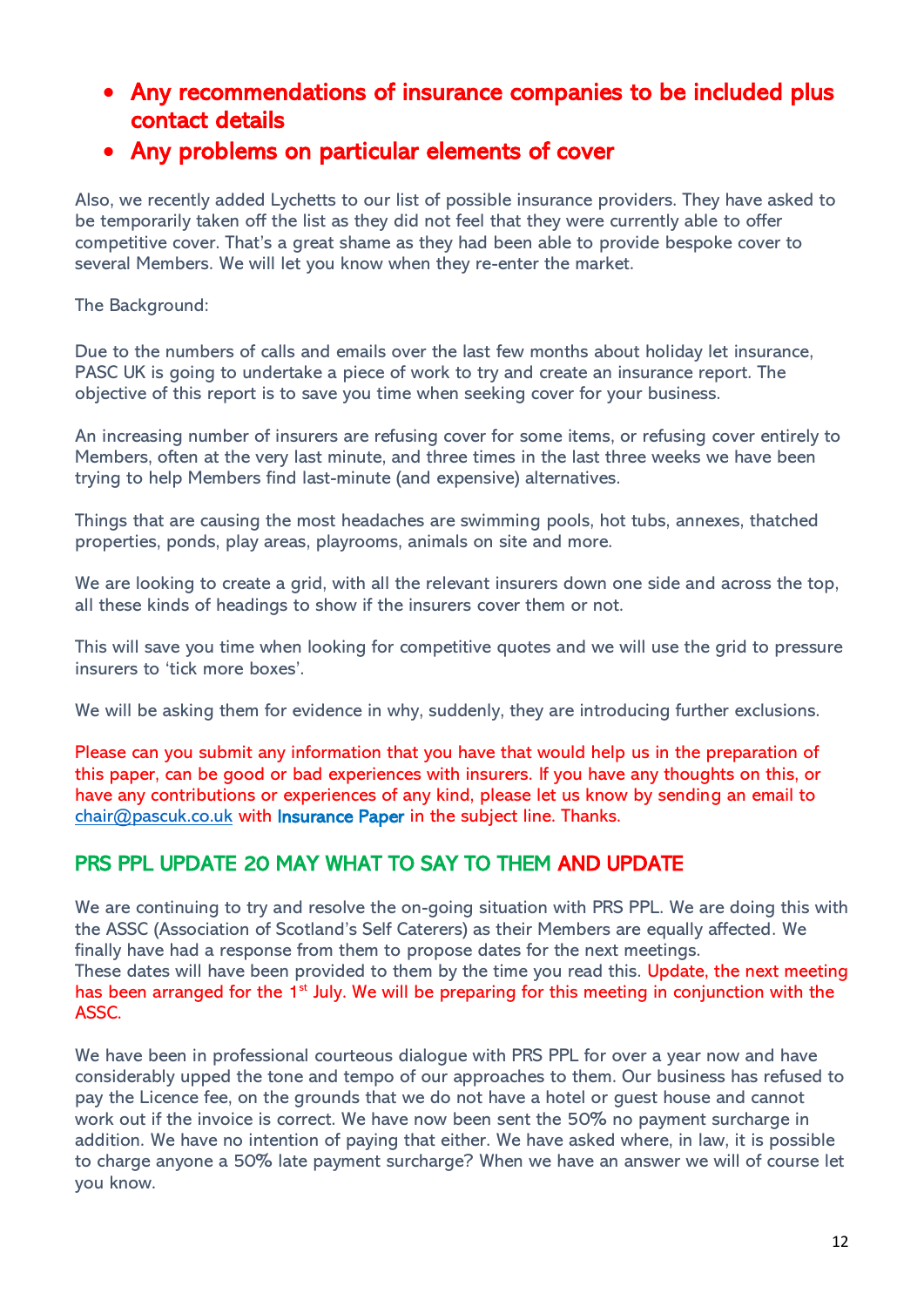We are really sorry that this has been outstanding for so long, and that there are large numbers of you waiting to hear what should be done with regard to PRS/PPL. Delay has not been at our end and we cannot really understand the delay either. If their case is so good, why have they not been able to demonstrate this, provide a tariff for self-caterers, and guidance and FAQ's as to why we have to pay?

Our asks are pretty simple:

- We want a self-catering tariff.
- We want an FAQ sheet on why we have to pay it and under what circumstances.
- We want their staff to be polite on the phone.
- We want the surcharge removed.

These are hardly outrageous requests. We appreciate that Members are frustrated and angry about particularly the tone of the cold calls.

We don't dispute that most of us may need to pay something, (see bottom of this article for exemptions) as music is being played in a commercial setting. We get email after email from owners saying it is private residential, and we don't think it is. That would apply to your house, when you have friends around, when you can also give them alcohol if you wish. When you charge for people to stay it moves to commercial and licences are needed.

Having said that we currently do not have a self-catering tariff and are expected to pay bills that they have calculated from another tariff which we do not think is appropriate as it's impossible to calculate what the correct charge would be. No one else we can think of can invoice you an amount of money without an explanation about how the fee was arrived at.

Last year we were promised by PRS PPL that this would be rectified, as well as dealing with the appalling telephone calls that some of you suffer. We were also to get a tariff, and guidance and explanation about why, in law, this needs to be paid, specific to self-catering.

It has been over a year, and we have just received short, updated guidance notes, which we do not think is remotely adequate, and still no self-catering tariff.

Last year they also asked us to tell you that those paying would get a credit if it later transpired that you had overpaid, when the self-catering tariff was finally released.

When we said that we were refusing to pay until we had a clear tariff and guidance on why we have to pay received this response.

Our respective legal teams are working on providing clear guidance for your members on the requirements for a licence. Unfortunately, this is taking longer than I would have hoped.

The team at PPLPRS have been told not to actively approach currently unlicensed selfcatering operators but it is not always clear until they actually make contact that a venue is a self-catering operation rather than say a small guesthouse.

If you have any specific queries from members, please provide me with the details and I will be happy to review them with the team at PPLPRS.

So, if you get a call from them, tell them that it has been agreed between PASC UK, the ASSC and PRS PPL that you are not to be contacted at this time, whilst the situation is resolved.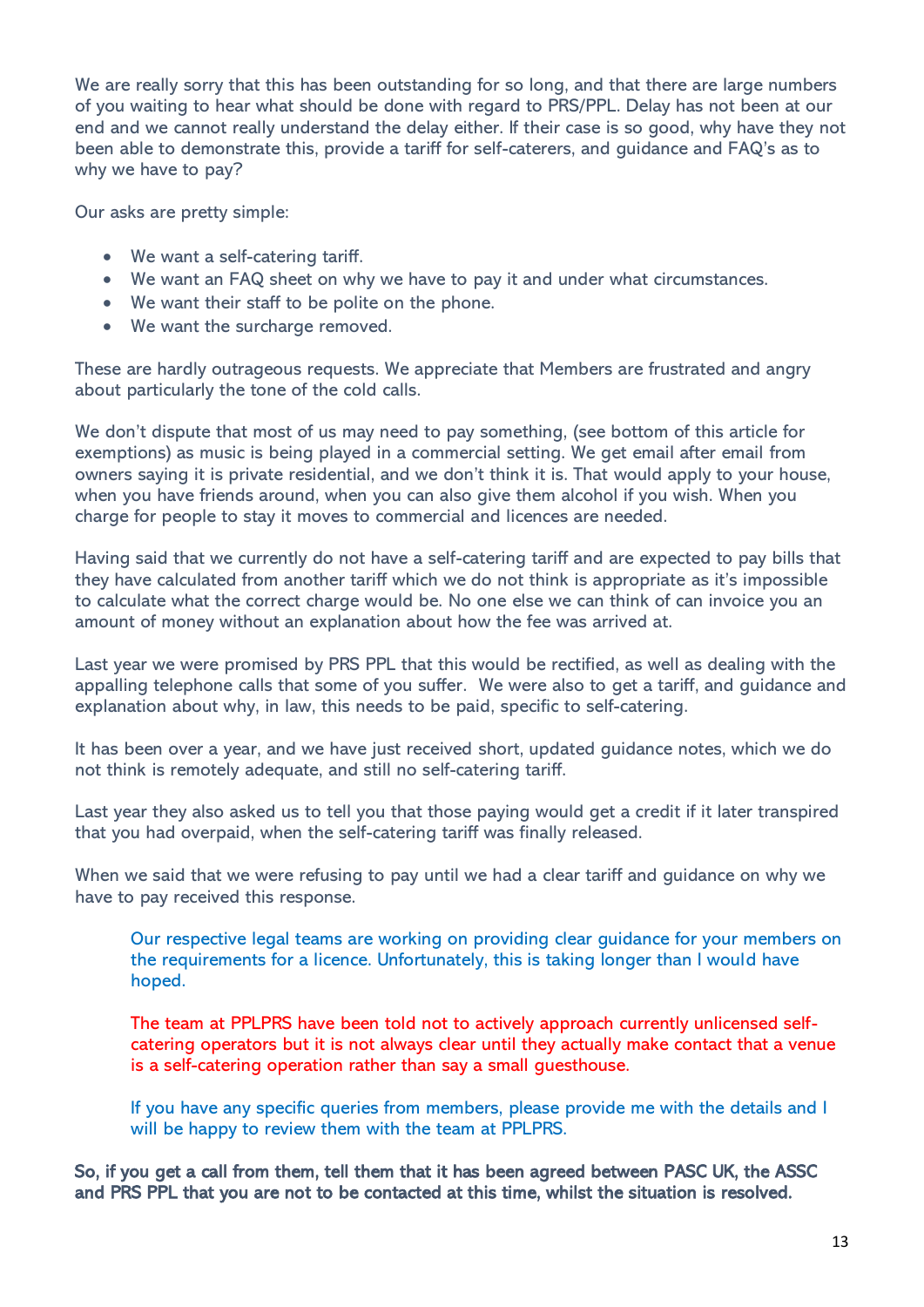If you have a problem, or the call is aggressive or rude, please contact me at [chair@pascuk.co.uk](mailto:chair@pascuk.co.uk) and we will pass on your comments. We will NOT pass on details that enable PRS PPL to identify you.

These are the current exemptions as written by PRS PPL, please note that you have to comply with ALL the criteria to be exempt. So, for example if you have two properties, in two places however small they are, both are liable.

#### Are there any circumstances when fees are not charged?

Discretionary Charging Policy:

PPL PRS Ltd charges for music in hotels and other holiday accommodation businesses.

However, PPL PRS Ltd chooses not to charge a royalty for the use of music (including TV and radio) in holiday accommodation premises meeting all of the following criteria:

- The premises has 3 guest bedrooms or fewer
- The premises is the sole holiday (or self-catering) accommodation business operated or owned by the proprietors
- The premises is either a self-catering premises or is also the **domestic residence** of the proprietors
- Facilities are only available to resident guests (and, in the case of holiday premises, the proprietors)

### MEMBER BENEFITS SUMMARISED

To carry out the lobbying work that we do on behalf of the Sector we need funding. 90% plus of this funding comes from Membership Subscriptions.

Members will get.

- Access to Telephone Support
- Prompt email support
- Access to Members Benefits and Discounts. (Buying Group Membership details below)
- Members only Webinars, (Including ask the Chair sessions)
- Book Surgery Appointments with the Chair
- Specific Discounts on key products
- PASC UK Guides to reducing Business Rates
- Hard Copy of the Visit England Pink Book
- Special Interest Papers (EV Charging, Third Party Services at Holiday Lets, Privacy and Cookie Policies etc)

What will be available to non-members?

- The PASC UK Covid newsletters
- Email support when available. (Members support comes first).
- Free Webinars
- Cleaning protocols
- Some General interest Papers, (Cancelation Policies, what to do if Guests gets Covid etc)

We are currently making major investments in supporting you better and all this cost's money, these include.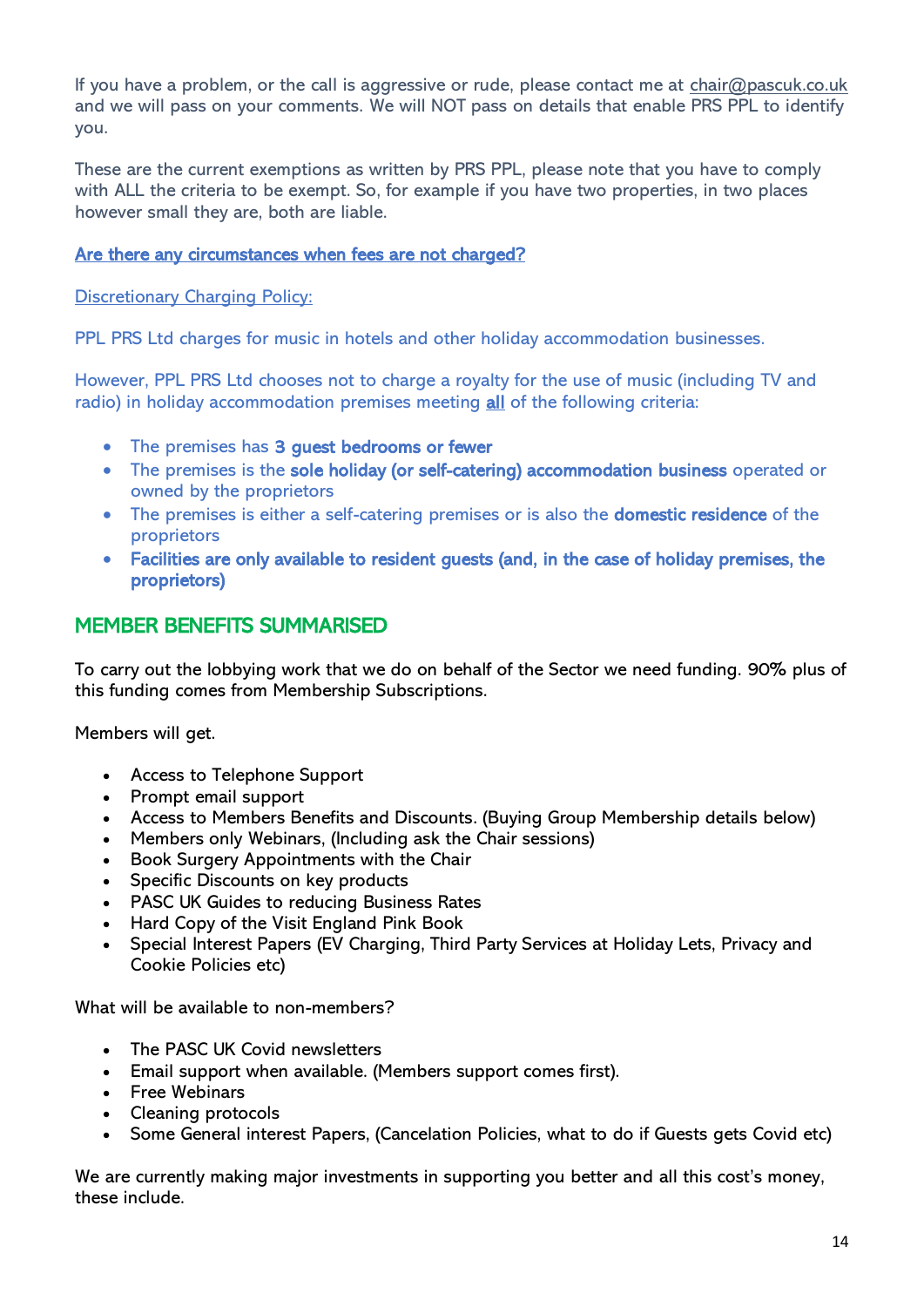- A new Website
- The largest ever National Report on Self-Catering in the UK, broken down by country
- Sponsorship of the Visit England Pink book, to help promote the safe and legal aspects of our sector
- Membership fees to the Tourism Alliance, UK Hospitality and Wales Tourism Alliance
- Surveys and reports to use data-based arguments to win support for the sector

If you have not yet joined PASC UK, please consider joining NOW. Details below the Buying Club information.<https://bit.ly/3ptd4RU>Thanks.

### BUYING CLUB MEMBER BENEFIT FOR PAID PASC UK MEMBERS

We are really pleased to announce a partnership with Purchasing for Business.

More details on the new PASC UK website here:<https://bit.ly/3ptd4RU>

This is a Buying Club, it's free to join if you are a paid up PASC UK Member. There will be no additional fee for Members to join the Club.

# SUPPORT LOBBYING BY JOINING PASC UK

There is a huge amount of work and lobbying to do to help support you all in the self-catering sector. We don't ask very often, however, if we are to fight on so many fronts, we simply need more funds. There are thousands of you that have had the benefit of this newsletter and the lobbying done on behalf of the sector.

We are now asking that as many of you as possible join PASC UK. The fight is on so many fronts, and we get much better results when we engage proper legal advice and proper PR firms to assist with campaigns. Memberships to other organisations that provide common lobbying, information feeds and support also cost many thousands of pounds a year.

Membership fees are as follows: All per annum.

- Single cottage £70
- $\bullet$  2 4 Units £125
- $5 10$  Units  $£200$
- $\bullet$  11 + Units £300

For companies like cleaning firms, or industry support companies, Trade Membership is £200, and you will get a listing in the Trade Directory on the new website.

Members get telephone support and priority email support.

You can join here, simple form, takes 2 mins, and you'll get an invoice, payable by BACS or Credit Card.

Just click on this link to go to the joining page:<https://www.pascuk.co.uk/join-us/>

Thank you

# HOW TO REDUCE YOUR BUSINESS RATES BILL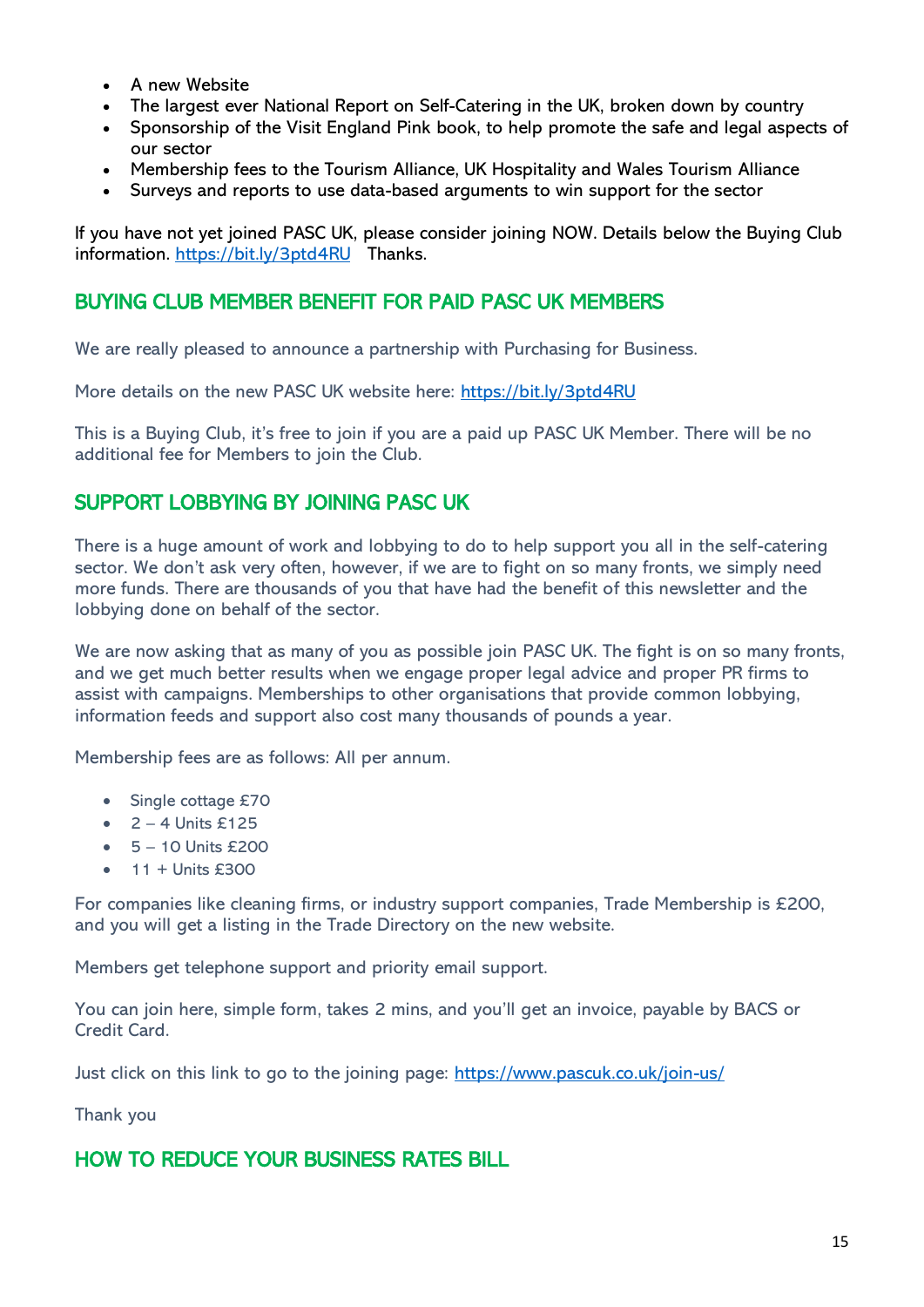Many of you have been waiting for me to finish updating the Business Rates paper that enables you to make a self 'check' on your Business Rates Bill.

Please bear in mind:

- The Business Rates Papers are only available to paid up Members.
- The reduced rates negotiated by PASC UK only apply to England and Wales
- The reduced rates negotiated by PASC UK for self-catering are only currently available to Businesses that have 3+ units on one hereditament.
- It will take a while to work through the backlog as each Members needs to have a run through, before applying their "Check".
- We will be in touch directly to arrange these short sessions.

Our apologies that this has taken longer than anticipated.

# PASC UK MEMBERS LOGO



Please only display if you are a fully paid-up Member. You can get a copy by sending an email to [admin@pascuk.co.uk](mailto:admin@pascuk.co.uk) Thanks.

### ABOUT PASC UK

Full details of all the activities that PASC UK undertakes can be found on the new website, under the About Tab on the homepage. [www.pascuk.co.uk](http://www.pascuk.co.uk/)

# NEW 2021/2 INDEX

2021 New Items and which Newsletter they can be found here: <https://www.pascuk.co.uk/covid19-newsletters/>

- Chair reappointed to Tourism Alliance Board 3 June Newsletter
- Visit England undertaking review of Quality and Accessibility Schemes 3 June Newsletter
- Statutory Registration Scheme Update 20 May Newsletter
- The STAA Show in London 20 May Newsletter
- Recording of 'How to Enter Tourism Awards' Meeting 20 May Newsletter
- Credit Card Problems 20 May Newsletter
- Free Google Masterclass 20 May Newsletter
- EV Charging Update 13 April Newsletter
- Hampers paper updated 6 April Newsletter
- Third Party Services at our holiday accommodation 6 April Newsletter
- Considering Longer Term Lets? 6 April Newsletter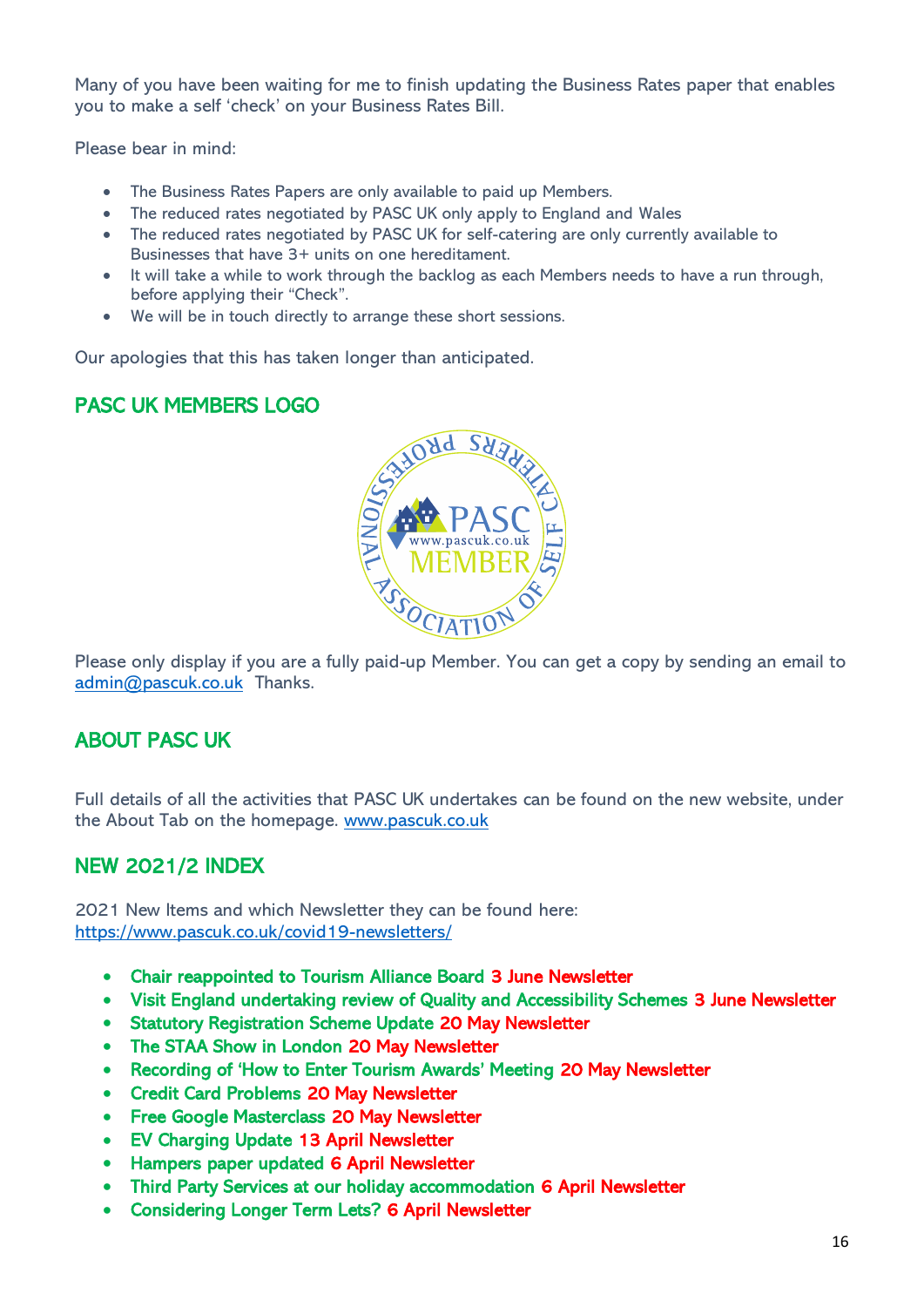- PASC UK Website and Tech Update please read
- Lots of Government Consultations Affecting Self-Catering to look out for 29 April **Newsletter**
- EV Charging, Updated Paper and new Grant 29 April Newsletter
- Business Interruption insurance Claims update Furlough Deductions 15 April Newsletter
- Fund-Raising for lobbying in Wales Update 8 April 8 April Newsletter
- Registering to Vote in the Local Elections in Wales 8 April Newsletter
- Compensation for Power Cuts Reminder 8 April Newsletter
- More on Energy Contracts 8 April Newsletter
- Spring Statement Update 1 April Newsletter
- Reminder New Electric Vehicle Charging Paper published 1 April Newsletter
- Declaring Grants on Tax Returns 1 April Newsletter
- New Consultation on Review of Property Income 1 April Newsletter
- Notes on Membership when selling your Business 1 April Newsletter
- Tourism Surveys to seek out at Welsh Councils 1 April Newsletter
- Deadline for Wales Consultation into varying Land Transaction Values 25 March **Newsletter**
- 2022 Market Data on bookings so far 18 March Newsletter
- What happens if a guest gets Covid at your property? Repeated in most newsletters pre-18 March
- New Revised Cleaning Protocols V5 Repeated in most newsletters pre-18 March
- New PASC UK Website Live
- Major announcement in Wales for Holiday Lets and Business Rates 4 March
- PASC UK Comment on Welsh Government announcement 4 March
- Self-Catering Agency Members Zoom Meeting Dates announced 4 March
- NFU Action group for Covid Claims Repeat 4 March Newsletter
- Storms and Guest Cancellations 25 Feb Newsletter
- Impact of rising costs on self-catering prices 25 Feb Newsletter
- Update on closed Wales Self-Catering Consultation 25 Feb Newsletter
- Removal of Covid Restrictions in England 25 Feb Newsletter
- Recording of Reducing Commercial Energy and Utility bills Webinar Repeat 18 Feb **Newsletter**
- Recording of PASC UK Buying Club Webinar Repeat 18 Feb Newsletter
- Some tips for those on residential energy supplies 18 Feb Newsletter
- PASC UK Recruitment Update 18 Feb Newsletter
- PASC UK Renewals 18 Feb Newsletter
- Update on most pressing Welsh Government consultation 18 Feb Newsletter
- Wales Working Group, and self-catering Consultations in Wales 18 Feb Newsletter
- How to try and locate business support grants in England 18 Feb Newsletter
- Business support from local Enterprise Partnerships 18 Feb Newsletter
- Insurance Update with more options and info 18 Feb Newsletter
- Collective action against NFU for covid Claims Update 18 Feb Newsletter
- Wales Working Group on Consultations feedback needed 18 Feb Newsletter
- Lifting of remaining restrictions in England 11 Feb Newsletter
- Welsh government marches on with Tourism Tax 11 Feb Newsletter
- Welsh Government bans smoking in Self-Catering 11 Feb Newsletter
- Wales Working Group, and self-catering Consultations in Wales 11 Feb Newsletter
- Govt urged to CUT vat, save £4.6bn and Level up. 11 Feb Newsletter
- Welsh government marches on with Tourism Tax 11 Feb Newsletter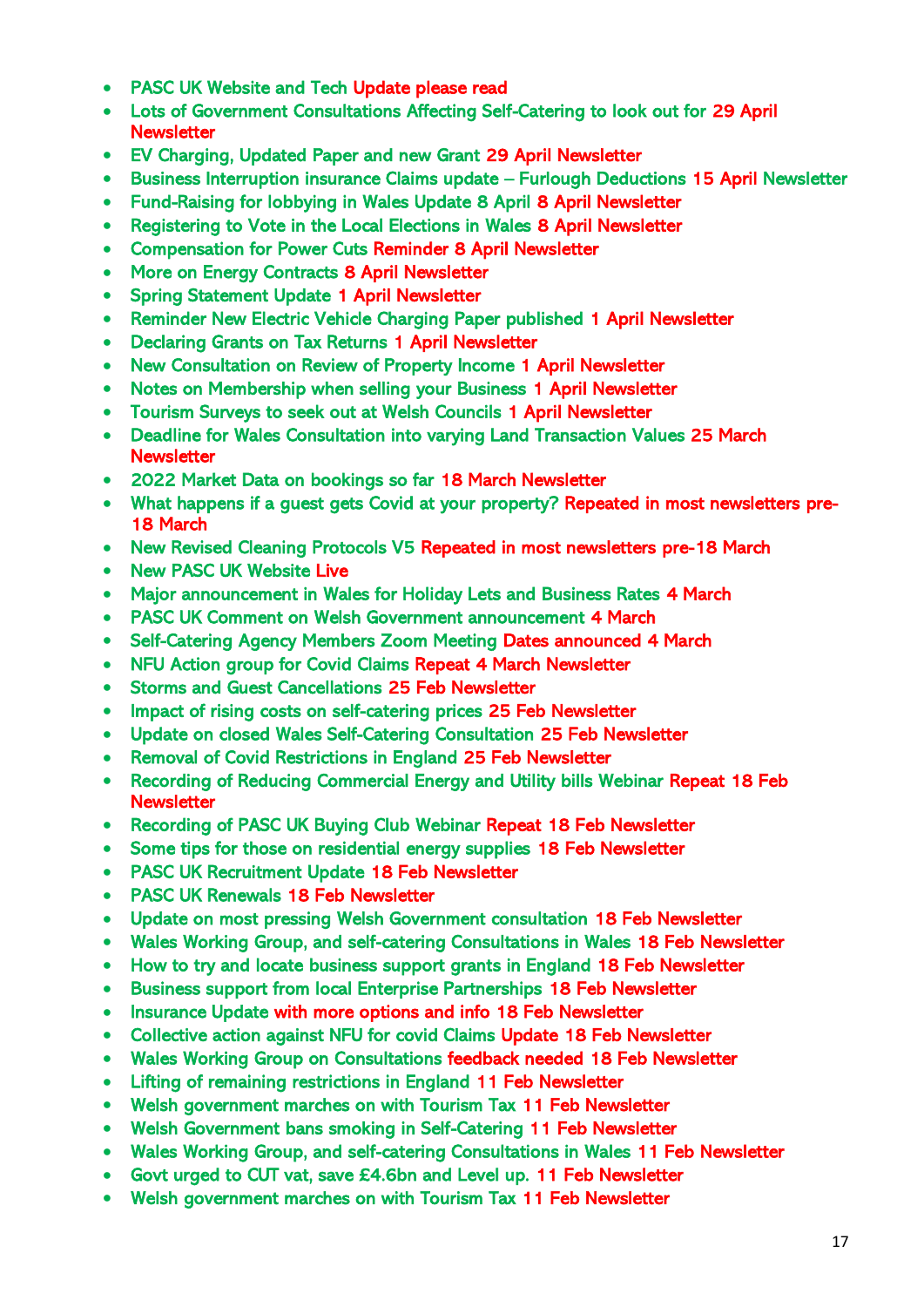- Welsh Government bans smoking in Self-Catering 11 Feb Newsletter
- Mental Health Support 4 Feb Newsletter
- Collective action against NFU 4 Feb Newsletter
- Specialist Holiday Let Mortgages 4 Feb Newsletter
- Hot Tub Ambulance Chaser Claims 4 Feb Newsletter
- Covid insurance policy for guests 4 Feb Newsletter
- Hosting Tourism and Hospitality APPG 4 Feb Newsletter
- EV Charging option for Members 4 Feb Newsletter
- Check your Photographs to avoid unnecessary costs 4 Feb Newsletter
- Reporting Taxable Grants 4 Feb Newsletter
- Water Charges in England and Scotland 4 Feb Newsletter
- EV Charging, call for information 4 Feb Newsletter
- Energy Grants, call for information 4 Feb Newsletter
- Scottish Licensing Legislation passed 21 Jan Newsletter
- Update on New Threshold for Business Rates Switch, further information 21 Jan **Newsletter**
- Grants update England 21 Jan Newsletter
- Grants update Scotland 21 Jan Newsletter
- Grants update Wales 21 Jan Newsletter
- Restrictions lifting in England 21 Jan Newsletter
- Restrictions lifting in Scotland 21 Jan Newsletter
- Restrictions Lifting in Wales 21 Jan Newsletter
- New Threshold for Business Rates Switch 14 Jan Newsletter
- Update. Insurance Companies in the Self-Catering Sector 14 Jan Newsletter
- Business Rates Reminder for England 14 Jan Newsletter
- Swimming Pool Safety Toolkit 14 Jan Newsletter
- Self-Employment Income Support Guidance Updated 14 Jan Newsletter
- PASC UK 2022 Business Awards 14 Jan Newsletter
- Real Data on booking performance Q4 2021 and forward bookings 14 Jan Newsletter
- Example of Coronavirus Travel Insurance 14 Jan Newsletter
- Visit England 'Good To Go' Scheme updated 14 Jan Newsletter
- Be Positive with Pricing 14 Jan Newsletter
- Update on Covid Restrictions in England, Scotland and Wales 7 Jan Newsletter
- Update on Grants in England, Scotland and Wales 7 Jan Newsletter
- Welsh Government Consultation on Planning Legislation for Holiday Lets 7 Jan Newsletter
- Welsh Government call for accommodation for vulnerable groups 7 Jan Newsletter

### INDEX OF PREVIOUS NEWSLETTER CONTENT

Can be found on Newsletter 17 Dec here:<https://www.pascuk.co.uk/covid19-newsletters/>

Wishing each and every one of you all the best during these trying times, and please Stay Safe.

Best regards

Alistair Handyside MBE Executive Chair The Professional Association of Self-Caterers UK